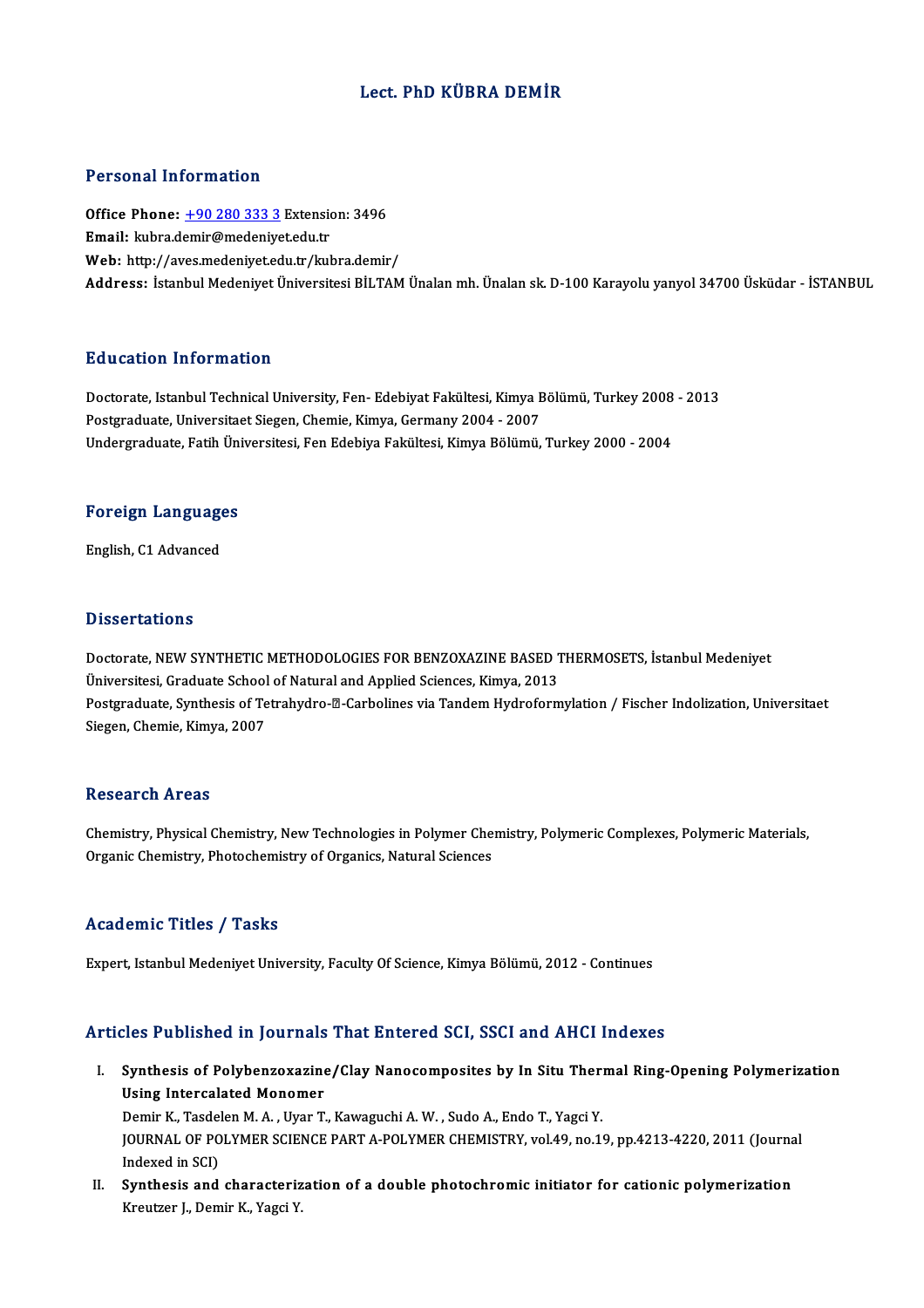## Books&Book Chapters

I. New Methods for the Preparation of Metal and Clay Thermoset Nanocomposites DEMİR K., Kukut M., Taşdelen M., Yağcı Y. in: Thermoset Nanocomposites, Mittal V., Editor, Wiley-Vch, Weinheim, pp.165-188, 2013

# m: Inermoset Nanocomposites, Mittal V., Editor, Wiley-Vch, Weinhelm, pp.<br>Refereed Congress / Symposium Publications in Proceedings

| Refereed Congress / Symposium Publications in Proceedings |                                                                                                          |
|-----------------------------------------------------------|----------------------------------------------------------------------------------------------------------|
| Ι.                                                        | HIGH PERFORMANCE BENZOXAZINE THERMOSETS FROM MONOMERS WITH FUNCTIONAL GROUPS                             |
|                                                           | Gümüş B., ŞENNİK B., YILMAZ F., Kışkan B., DEMİR K.                                                      |
|                                                           | Material Science and Polymer Engineering, Dubai, United Arab Emirates, 26 November 2015, pp.0-1          |
| П.                                                        | Synthesis and Characterization of Novel Asymmetric Bisbenzoxazine                                        |
|                                                           | GÜMÜŞ B., ŞENNİK B., KIŞKAN B., YILMAZ F., DEMİR K.                                                      |
|                                                           | 11th International Conference on Advanced Polymers via Macromolecular Engineering (APME 2015), Yokohama, |
|                                                           | Japan, 18 October 2015, pp.1                                                                             |
| III.                                                      | High Performance Benzoxazine Thermosets From Monomers Having Phenolic Groups And                         |
|                                                           | <b>Asymmetric Structure</b>                                                                              |
|                                                           | GÜMÜŞ B., ŞENNİK B., KIŞKAN B., YILMAZ F., DEMİR K.                                                      |
|                                                           | 11th International Conference on Advanced Polymers via Macromolecular Engineering (APME 2015), Yokohama, |
|                                                           | Japan, 18 October 2015, pp 1                                                                             |
| IV.                                                       | HIGH PERFORMANCE BENZOXAZINE THERMOSETS FROM MONOMERS WITH PHENOLIC END GROUPS                           |
|                                                           | Gümüş B., ŞENNİK B., Kışkan B., YILMAZ F., DEMİR K.                                                      |
|                                                           | Thermosets 2015, Berlin, Germany, 16 September 2015, pp.192-195                                          |
| V.                                                        | New modification methods for high performance polybenzoxazine thermosets                                 |
|                                                           | DEMİR K., Kışkan B., Aydoğan B., Yağcı Y., Kahveci M., Beyazkilic Z.                                     |
|                                                           | Macro 2012 World Polymer Congress, United States Of America, 01 July 2012                                |
| VI.                                                       | Polythiophene containing multifunctional phenacylium photoinitiator                                      |
|                                                           | DEMİR K., Yağcı Y., Aydın M.                                                                             |
|                                                           | Macro 2012 World Polymer Congress, United States Of America, 01 July 2012                                |
| VII.                                                      | Modificaication of high performance polybenzoxaiine thermosets                                           |
|                                                           | DEMİR K., Yağcı Y., Kışkan B., Aydoğan B., Altınkök Ç.                                                   |
|                                                           | Pacific Polymer Congress, United States Of America, 01 November 2011                                     |
| VIII.                                                     | Polybenzoxazine/clay nanocomposites by in situ thermal ring-opening polymerization using                 |
|                                                           | intercalated monomer                                                                                     |
|                                                           | DEMİR K., Yağcı Y., Taşdelen M.                                                                          |
|                                                           | APME 2011, Turkey, 01 September 2011                                                                     |
|                                                           | IX. Polycondansates with thermally curable benzoxazine groups                                            |
|                                                           | DEMİR K., Yağcı Y., Kışkan B., Aydoğan B., Altınkök Ç.                                                   |
|                                                           | Baekeland, Japan, 01 September 2011                                                                      |
| X.                                                        | Synthesis and Characterization of a Double Photochromic Initiator for Epoxy Curing                       |
|                                                           | Kreutzer J., DEMİR K., Yağcı Y.<br>Baekeland, Turkey, 01 November 2009                                   |
|                                                           |                                                                                                          |

#### Supported Projects

DEMİR K., TUBITAK Project, Yüksek Performanslı Benzoksazin Termosetleri İçin Reaktif Gruplu Monomerler, 2014 -